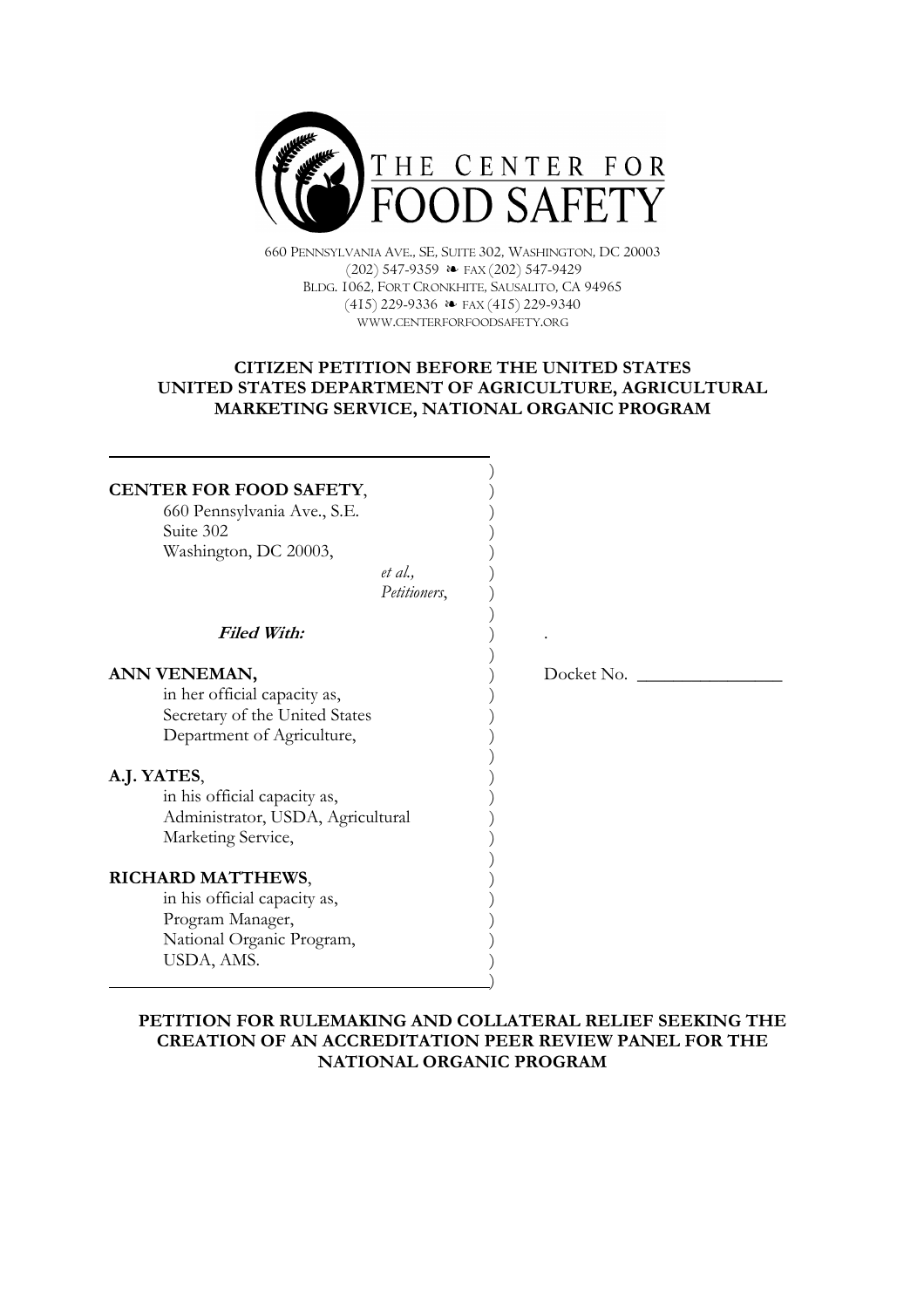Pursuant to the Right to Petition Government Clause contained in the First Amendment of the United States Constitution,<sup>ª</sup> the Administrative Procedure Act,<sup>b</sup> and the United States Department of Agriculture's (USDA) implementing regulations,<sup>c</sup> the undersigned submit this citizen petition for rulemaking and collateral relief under the Organic Foods Production Act<sup>d</sup> (OFPA) requesting the Secretary take actions to comply with mandatory standards and procedures specified under the Act to ensure that certifying agents operating under the Act are accredited only upon full and complete compliance with all such procedures and standards enumerated under the Act. Specifically, petitioners request the Secretary undertake the following actions:

(1). Establish the Peer Review Panel as a standing committee of the National Organic Standards Board, pursuant to the Federal Advisory Committee Act;

(2). Create a three member Peer Review Panel with one alternate member;

(3). Direct the National Organic Standards Board to recommend, by majority vote, members for appointment to the Peer Review Panel:

(4). Mandate that all appointees to the Peer Review Panel must have expertise in organic production and handling methods and certification procedures;

(5). Allow all current and former members of the National Organic Standards Board to serve as appointees to the Peer Review Panel; and

(6). Establish that appointees to the Peer Review Panel may serve up to two 3-year terms and that all appointments will be made on rotational basis.

 $d$  7 U.S.C.  $\sqrt{6501}$ , et seq. (2000).

<sup>&</sup>lt;sup>a</sup> The right to petition for redress of grievances is among the most precious of the liberties safeguarded by the Bill of Rights. United Mine Workers of America, Dist. 12 v. Illinois State Bar Ass'n, 389 U.S. 217, 222, 88 S. Ct. 353, 356, 19 L. Ed. 2d 426 (1967). It shares the "preferred place" accorded in our system of government to the First Amendment freedoms, and has a sanctity and a sanction not permitting dubious intrusions. Thomas v. Collins., 323 U.S. 516, 530, 65 S. Ct. 315, 322, 89 L. Ed. 430 (1945). "Any attempt to restrict those First Amendment liberties must be justified by clear public interest, threatened not doubtful or remotely, but by clear and present danger." Id. The Supreme Court has recognized that the right to petition is logically implicit in, and fundamental to, the very idea of a republican form of government. United States v. Cruikshank, 92 U.S. (2 Otto) 542, 552, 23 L. Ed. 588 (1875).

 $^{b}$  5 U.S.C. § 553(e) (2000).

 $^{\rm c}$  7 C.F.R.  $\uparrow$  1.28 (2000).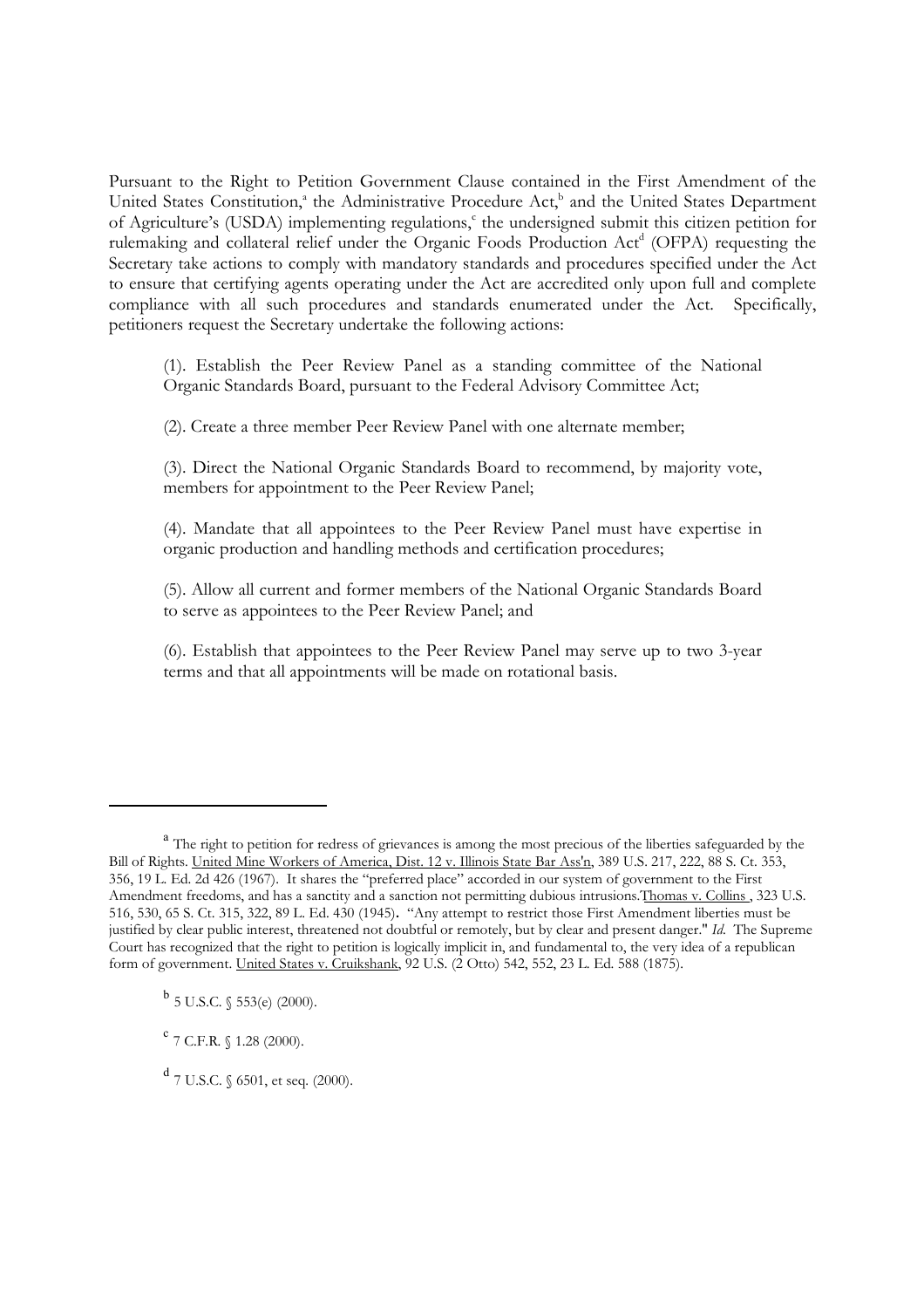#### **PETITIONERS**

Petitioner the *Center for Food Safety* (CFS), is a non-profit, membership organization located at 660 Pennsylvania Ave., SE, Suite 302, Washington, DC 20003. Petitioner was established in 1997 to address the increasing concerns about the impacts of our food production system on human health, animal welfare, and the environment. Petitioner maintains direct contact with over 100,000 members of the public concerned about environmental and food safety issues including the implementation of the National Organic Program.

Petitioner Beyond Pesticides (National Campaign Against the Misuse of Pesticides) is located at 701 E Street, SE, Suite 200, Washington, DC 20003. Petitioner is a 501(c)(3) public interest organization incorporated in the District of Columbia. Petitioner is composed of member organizations and individuals in every state. Beyond Pesticides promotes pesticide safety and the adoption of alternative pest management strategies, including organic techniques that reduce or eliminate a dependency on toxic chemicals as a means of controlling pests such as insects, rodents, weeks and fungi. Beyond Pesticides provides information to the public in the form of printed publications and electronically via the internet. Many of its members practice organic agriculture and/or consume organic food. Beyond Pesticides has been active in the organic policy and program arena since its inception.

Petitioner National Campaign for Sustainable Agriculture is located at P.O. Box 396, Pine Bush, NY 12566. The National Campaign for Sustainable Agriculture (National Campaign) was launched in 1994 to meet the need for a national forum in which local, regional, and national interests could develop a strong, unified voice for federal sustainable agriculture policy. The National Campaign is an independent non-membership 501(c) (3) national network with over 125 active partner organizations.

Petitioner Rural Advancement Foundation International-USA (RAFI-USA) is located at 21 Hillsboro Street, Pittsboro, NC. Petitioner is dedicated to community, equity, and diversity in agriculture. While focusing on North Carolina and the southeastern United States, petitioners also work nationally and internationally. Petitioner plays a leadership role in responding to major agricultural trends and creating movement among farm, environmental, and consumer groups to promote sustainable agriculture; to strengthen family farms and rural communities; to protect the diversity of plants, animals and people in agriculture; and to ensure responsible use of new technologies.

Petitioner Union of Concerned Scientists (UCS) is located at 1701 H Street, NW, Washington, DC 20007. Petitioner promotes sustainable agriculture, a safe food system, and opportunities for consumers and citizens to make choices about how food is produced. Working in coalition with the environmental community, progressive farmers, and other public interest organizations, UCS urges new policies, analyzes agency actions, and engages the public in advocacy efforts to improve our food web – the interlinked systems of agriculture, food, and the environment.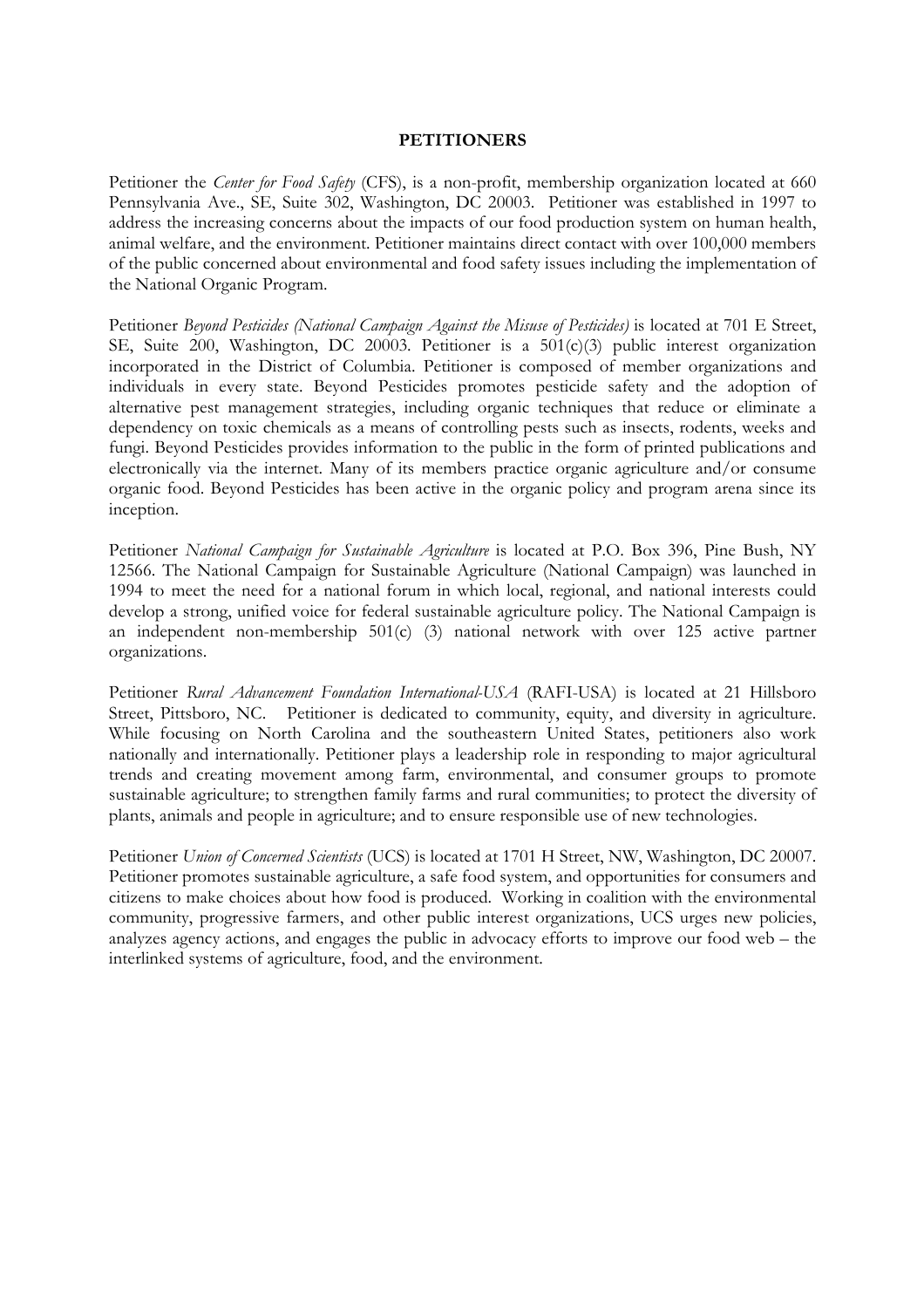#### **STATEMENT OF GROUNDS**

As the USDA's National Organic Program (NOP) begins full implementation this October 21, 2002, consumer and farmer-based certifying organizations have continued to raise questions about whether the NOP is properly performing its role as accreditor of organic certifying organizations. The petitioners and other organizations have made repeated requests that the USDA take action to institute the legally mandated, public Peer Review Panel to evaluate the NOP's adherence to its accreditation procedures and its accreditation decisions. To date, the USDA has refused to create such a panel. This refusal, and the events surrounding the implementation of the program, threaten to undermine the integrity of the NOP and the "organic" label.

Fueling public concern over a reduction in the integrity of the new "organic" label is the appearance of numerous new, previously unknown certifying agents applying for accreditation to the USDA. During development of the NOP Final Rule in 2000, the USDA identified 49 existing organic certifying agents, including 13 State programs.<sup>e</sup> In anticipation of its role as accreditor, the USDA further found that the number of entities remained constant between 40 and 50 over the past years and anticipated that there would be no growth in the number of certifying agents seeking accreditation in the USDA run program.<sup>f</sup> Contrary to such findings, the number of applicants to the USDA program has actually far surpassed this number to total 122.8 This large number of accreditation applicants presents important questions as to the USDA's ability to properly assess the large volume of applicants for adherence to accreditation norms<sup>h</sup> over the short time since the accreditation program was first implemented. The Peer Review Panel called for in the OFPA is the public enforcement mechanism designed to ensure the USDA's accreditation procedures are followed and to assist the NOP in improving the quality of its accreditation reviews. Absent creation of this Peer Review Panel, consumer and small farmer-based certifying organizations have a number of fears about the direction of the NOP and the "truth" behind the organic label.

Consumers are concerned that USDA accreditation procedures may not be rigorous enough to prevent new certifying agents that seek to manipulate and minimize compliance with the substantive standards promulgated in the NOP Final Rule from entering the program. In 1994, the National Organic Standards Board (NOSB) recognized the critical role that the Peer Review Panel has in ensuring continued consumer confidence in the integrity of the organic label. In making its recommendation on the Peer Review Panel the NOSB stated:

e 65 Fed. Reg 80667

 $f_{\rm Id.}$ 

<sup>g</sup> USDA, List of Applicants for USDA Accreditation as Organic Certifying Agents, http://www.ams.usda.gov/nop/ApplicantsList093002.pdf (last visited October 8, 2002).

h As mandated in the National Organic Program Final Rule, the establishment of a Peer Review Panel is to evaluate annually the NOP's adherence to the accreditation procedures established in USDA regulations, to review the NOP's accreditation decisions and to ensure that the NOP accreditation process is in conformity with ISO/IEC Guide 61, "General requirements for assessment and accreditation of certification/registration bodies." See 65 Fed. Reg. 80604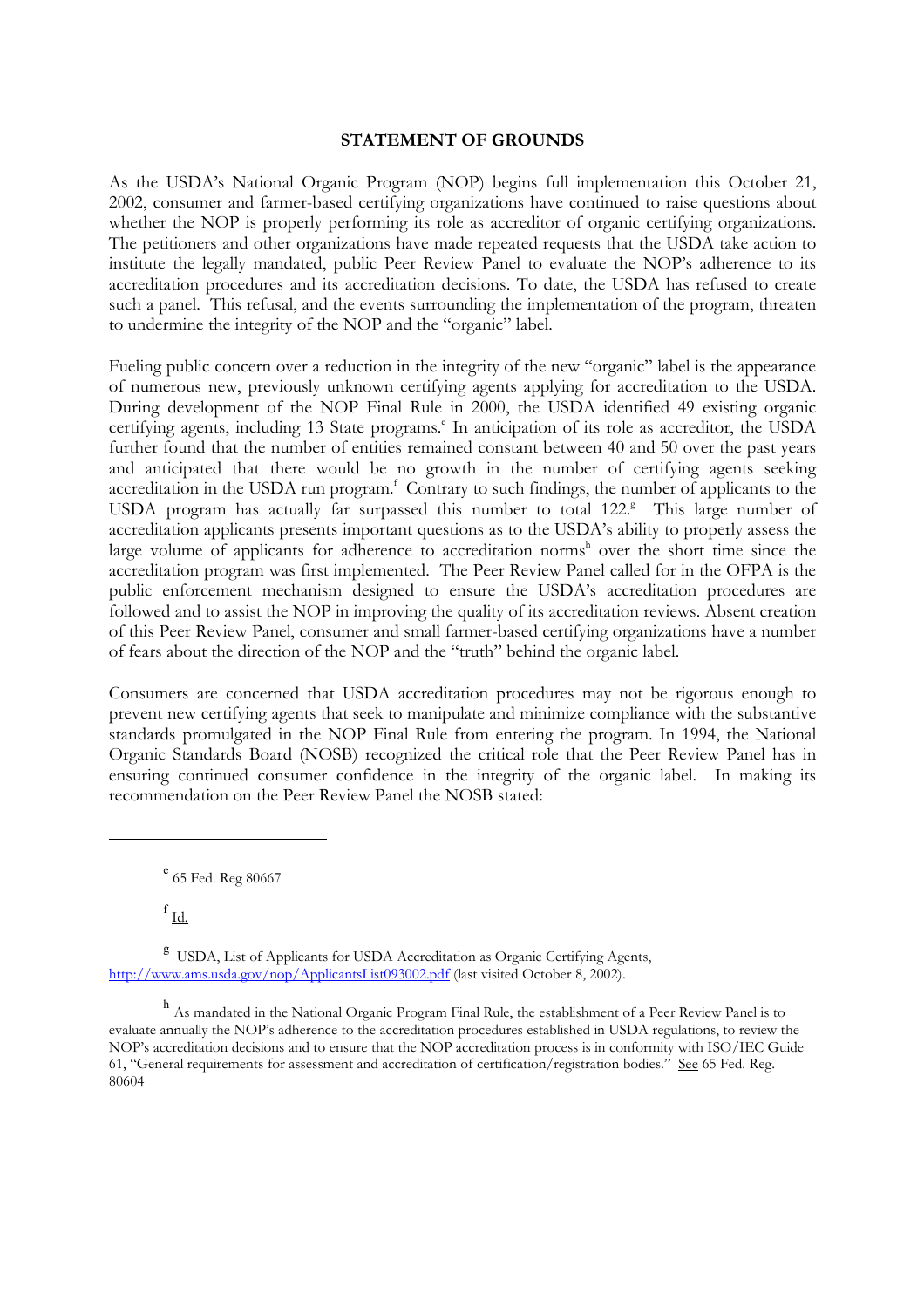Under the Organic Foods Production Act of 1990, any person or State government can apply to be an agent of the Department of Agriculture for the purpose of certifying a farm or handling operation in accordance with the Act. Only food products produced on a USDA certified farm and handled by a USDA certified organic handling operation can sell or label their food products "organically produced" or "organic." Organic handling operations are defined as operations that receive or otherwise acquire organic agricultural products, and process, package, or store such products. Under the USDA's National Organic Production Program, consumers of food labeled "organic" are guaranteed by the USDA they are purchasing food products raises and handled according to the standards set for the in the Act.

Because the USDA Accredited Organic Certifying Agents are the critical element in legitimizing the organic label claim, to be an accredited certifying agent, an application must be made to the USDA, and verified through on-site field evaluation. Both the application and the field assessment then go to a Peer Review Panel appointed to assist the secretary in evaluating the performance of certifiers.

The specification of a Peer Review Panel in the Act, the history of the US organic movement, and the use of quality management systems models (which certification programs resemble and which are required for international trade) argue for a community or stakeholder role in assuring consumers that organic farmers and handles (sic) are meeting the quality standards indicated by the "organic" label.

Unfortunately, the lack of a Peer Review Panel has already shaken consumer confidence in the organic label. As the agency is well aware, one company, Fieldale Farms Corp., has attempted to pressure the NOP into relaxing the 100% organic feed requirement for organic chicken production.<sup>1</sup> While USDA has admirably refused to accede to this demand, the NOP has accredited Fieldale's certifying agent Georgia Crop Improvement Association, Inc. (GCIA). This raises serious questions as to how thoroughly USDA scrutinized the GCIA accreditation application and whether the processes of accreditation review and decision making are rigorous enough to prevent acceptance of new certifying agents intent on manipulating the stringency of existing organic standards.

In addition to an erosion of consumer confidence in the organic label, farmer-based certifying

<sup>&</sup>lt;sup>1</sup> National Organic Standards Board, Final Recommendation: Standards and Procedures Governing the Accreditation of Organic Certification Organizations, Adopted June 4, 1994, at lines 926-954.

<sup>&</sup>lt;sup>j</sup> Melinda Fulmer, "Standards for Organic Meat Under Review," Los Angeles Times, June 5, 2002; See generally, 7 C.F.R. § 205.237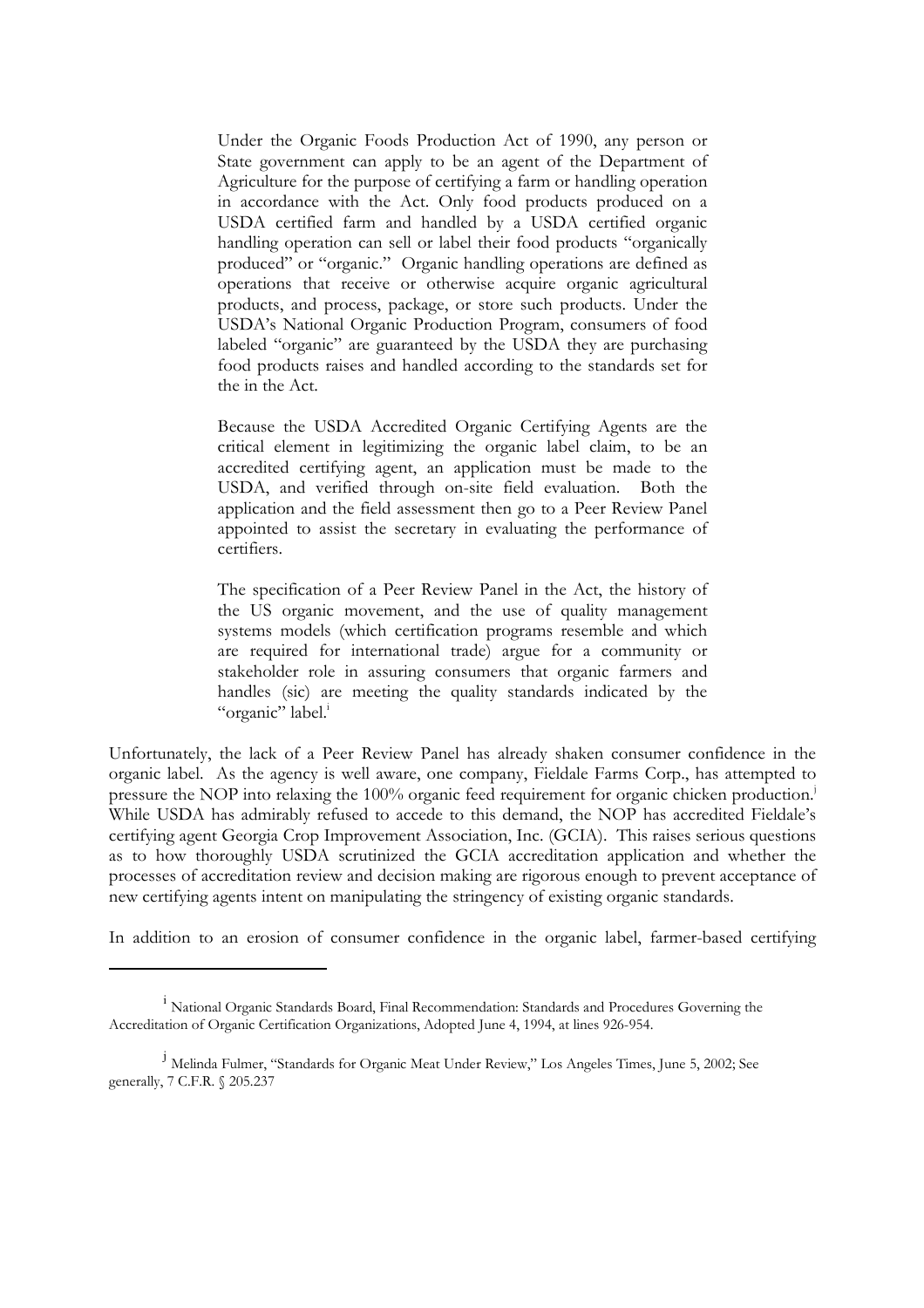entities are concerned that without adequate oversight of the USDA accreditation program they will be treated inconsistently by the agency during review and audit of their accreditation applications. As USDA is well aware, there are a number of issues that have prompted certifying agents to seek clarifications from the NOP. Certifiers continue to report that questions posed by one certifying agent during an accreditation review will receive a different answer when another certifying agent asks NOP the same question. Such experiences call into question whether the NOP is equitably reviewing and scrutinizing all organic certifying agents' applications for accreditation.

Implementing the Peer Review Panel requirements of the OFPA would help resolve many of these issues by ensuring transparency in the accreditation procedures through public review. Such scrutiny would assist in preventing non-conforming certification agents from becoming or remaining accredited certification bodies and in ensuring consistent application of accreditation procedures to all certifiers. In passing the OFPA, Congress specifically designed the Peer Review Panel to accomplish this, stating:

> The concept of a peer review committee is based upon the university system where accreditation teams, consisting of persons from accredited universities, evaluate fellow universities applying for accreditation. Applying this peer review model to the accreditation of certification organizations will ensure a high degree of integrity and consistency among the certifying agents.<sup>k</sup>

The USDA should uphold the intent of Congress and immediately institute a Peer Review Panel.

## **STATEMENT OF THE LAW**

Administrative Procedure Act, 5 U.S.C. § 551, et seq. National Organic Program, 7 U.S.C. § 6501, et seq.

#### **ARGUMENT**

The authorizing statute for the organic program, the Organic Food Production Act (OFPA), requires the creation of a Peer Review Panel.<sup>1</sup> Specifically, the OFPA contains one section concerning peer review of certifying agents, 7 U.S.C. § 6516, which provides:

> (a) Peer review. In determining whether to approve an application for accreditation submitted under [7 U.S.C. section 6514], the Secretary shall consider a report concerning such applicant that shall be prepared by a peer review panel established under subsection (b).

<sup>&</sup>lt;sup>k</sup> S. Rep. No. 101-357, 101<sup>st</sup> Cong 2d Sess. July 6,. 1990 at 294.

 $^1$  7 U.S.C.  $\mathcal{\S}$  6501, et seq.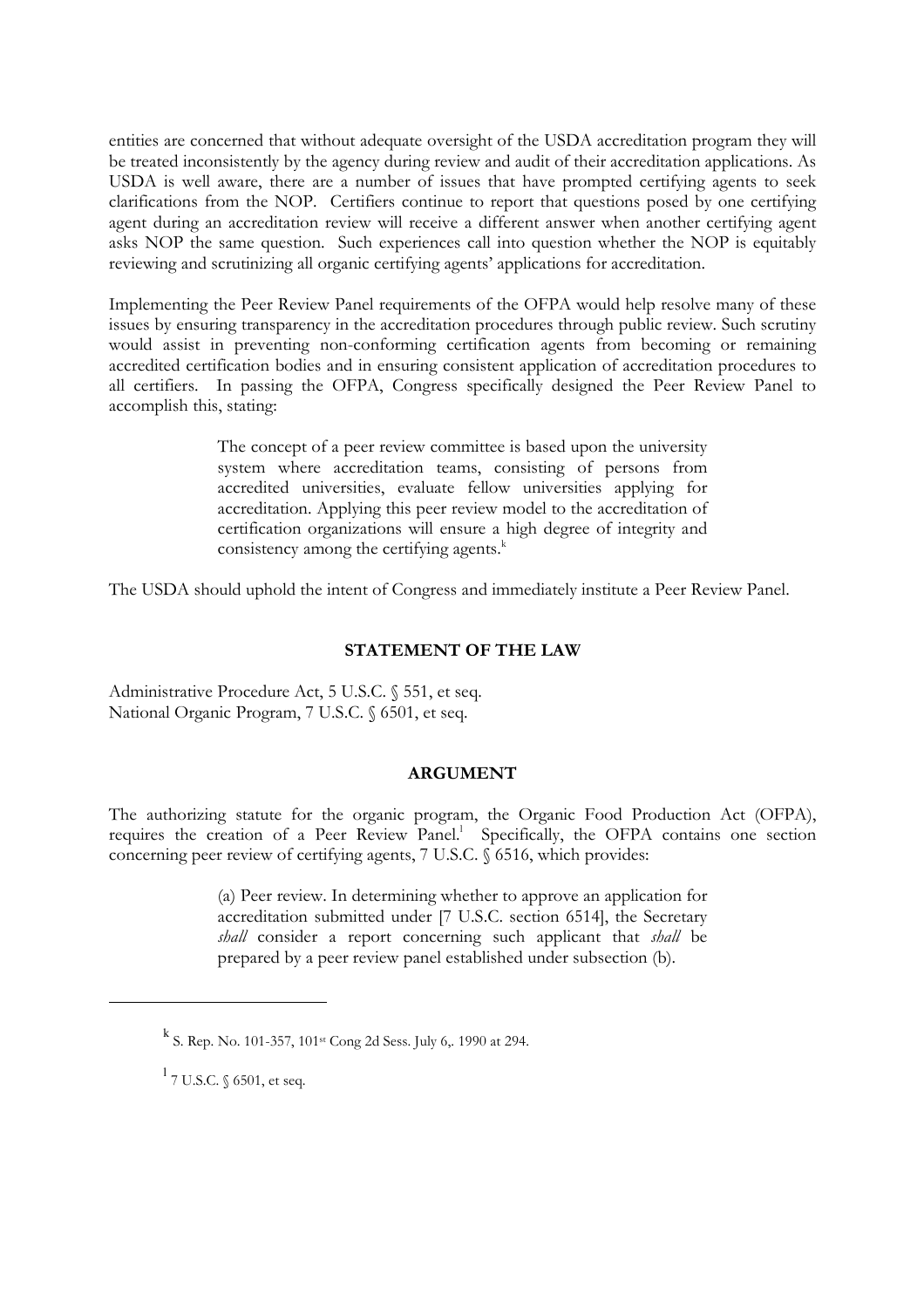(b). Peer review panel. To assist the Secretary in evaluating applications under [7 U.S.C. section 6514], the Secretary may establish a panel of not less than three persons who have expertise in organic farming and handling methods, to evaluate the State governing official or private person that is seeking accreditation as a certifying agent under such section. Not less than two members of such panel shall be persons who are not employees of the Department of Agriculture or of the applicable State government. (emphasis added).

As a result of the statute, a mandatory duty is created for the Secretary to review a report of the peer review panel when deciding whether or not to approve certifiers' applications for accreditation. The language provides neither discretion to the Secretary in review of such a Peer Review Panel report nor discretion in whether or not such a report is created. In mandating both creation and review of a Peer Review Panel report, the statutory language creates a mandatory duty upon the Secretary to create the Peer Review Panel to author such reports.

The OFPA's creation of a mandatory duty to establish the Peer Review Panel has been recognized by USDA in its own action. Under the Act, USDA is required to establish and implement an accreditation program.<sup>m</sup> In its implementing regulations, USDA committed itself to appoint a Peer Review Panel. The agency used mandatory language concerning the Peer Review Panel in the final OFPA implementing regulations. In section 205.509, the final NOP rule states:

> The Administrator *shall* establish a peer review panel pursuant to the Federal Advisory Committee Act (FACA) (5 U.S.C. App. 2 et. seq.) The peer review panel shall be composed of not less than 3 members who *shall* annually evaluate the National Organic Program's adherence to the accreditation procedures in this subpart F and ISO/IEC Guide 61, General requirements for assessment and accreditation of certification/registration bodies, and the National Organic Program's accreditation decisions. This *shall* be accomplished through the review of accreditation procedures, document review and site evaluation reports, and accreditation decision documents or documentation. The peer review panel *shall* report its finding, in writing, to the National Organic Program's Program Manager.  $(Emb hasis added.)<sup>n</sup>$

Additionally, throughout the rule USDA treats the creation of the Peer Review Panel as mandatory. In discussing section 205.509, the agency states, "As amended, the section requires that the Administrator establish a peer review panel pursuant to the [the Federal Advisory Committee Act] (5

 $m$  7 U.S.C.  $\S$  6514.

 $n$  65 Fed. Reg. 80548, 80599.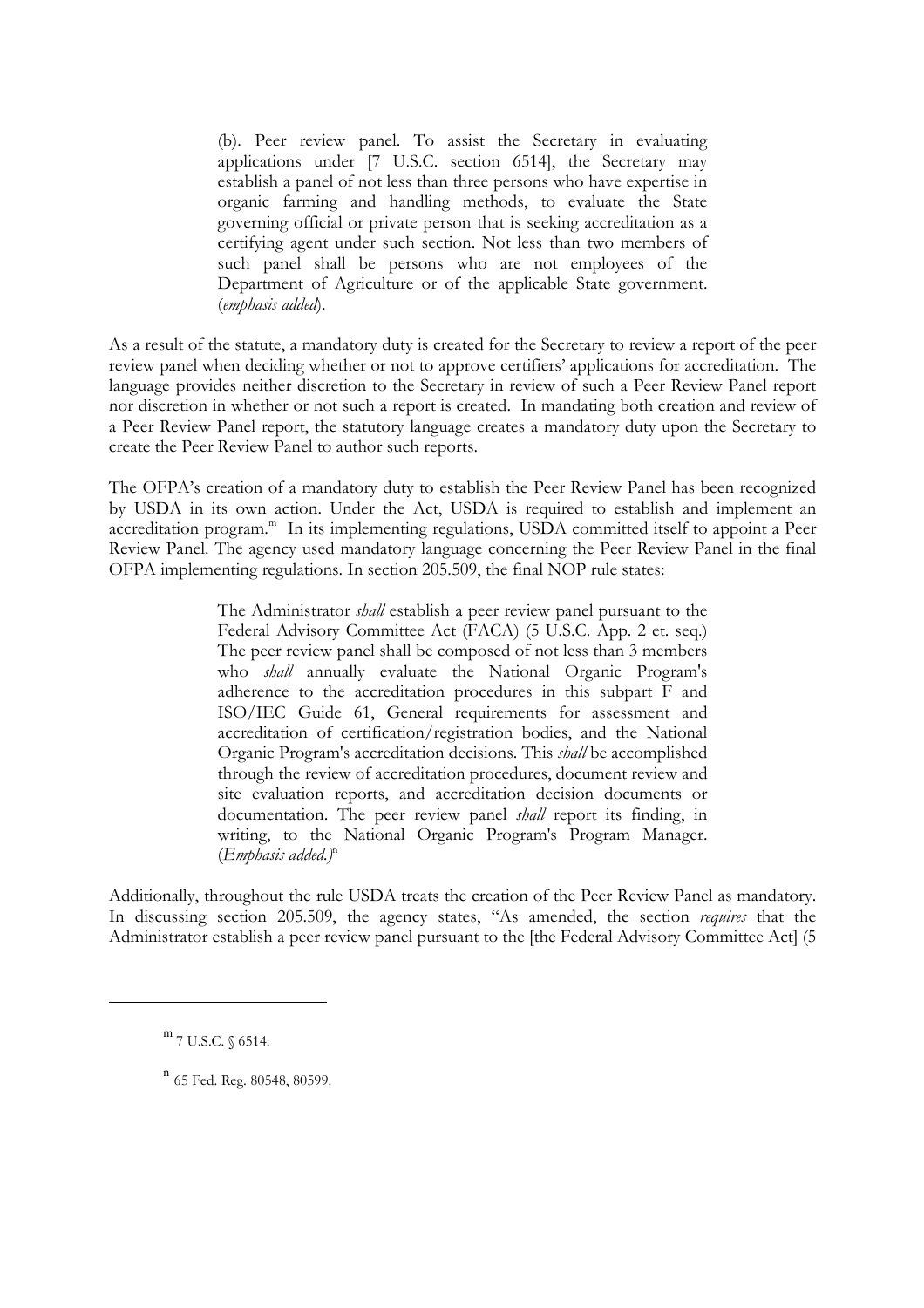U.S.C. App. 2 et seq.)." (Emphasis added).<sup>°</sup> The agency also repeats that it is bound with mandatory language, and acknowledged doing so in response to public comment.<sup>P</sup>

More recently, the agency has again acknowledged the mandatory duty to establish the Peer Review Panel. The agency has posted an update on the "Status of the Peer Review Panel" on the NOP's website.<sup>9</sup> The News Update, dated February 4, 2002, acknowledges that the final rule requires AMS to appoint a peer review panel. It states that NOP has submitted a document concerning the Peer Review Panel, which includes discussion of such issues as the nominating and appointment process and duties and responsibilities of panel members, to the Office of General Counsel (OGC).<sup>*r*</sup>

Despite these repeated acknowledgments of the agency's legal obligation to establish the Peer Review Panel, the agency has begun, and continues, accreditation of certifiers without the oversight of the panel. This is a direct violation of the OFPA and the agency's own regulations. Furthermore, the refusal to place the agency's accreditation procedures and decision making under the scrutiny of the Peer Review Panel threatens to undermine consumer confidence in the "organic" label just as the national organic label begins to reach consumers.

Accordingly, the petitioners request that the USDA and NOP immediately establish the Peer Review Panel by taking the following actions as recommended by the NOSB in 2001:

(1). Establish the Peer Review Panel as a standing committee of the National Organic Standards Board, pursuant to the Federal Advisory Committee Act;

(2). Create a three member Peer Review Panel with one alternate member;

(3). Direct the National Organic Standards Board to recommend, by majority vote, members for appointment to the Peer Review Panel;

(4). Mandate that all appointees to the Peer Review Panel must have expertise in organic production and handling methods and certification procedures;

(5). Allow all current and former members of the National Organic Standards Board to serve as appointees to the Peer Review Panel; and

(6). Establish that appointees to the Peer Review Panel may serve up to two 3-year terms and that all appointments will be made on rotational basis.

 $^{0}$  Id. at 80604.

<sup>&</sup>lt;sup>p</sup> Id at 80604-80605.

<sup>&</sup>lt;sup>q</sup> NOP, "Status of Peer Review Panel," found at http://www.ams.usda.gov/nop/prp~faca.pdf (Last visited October 7, 2002.)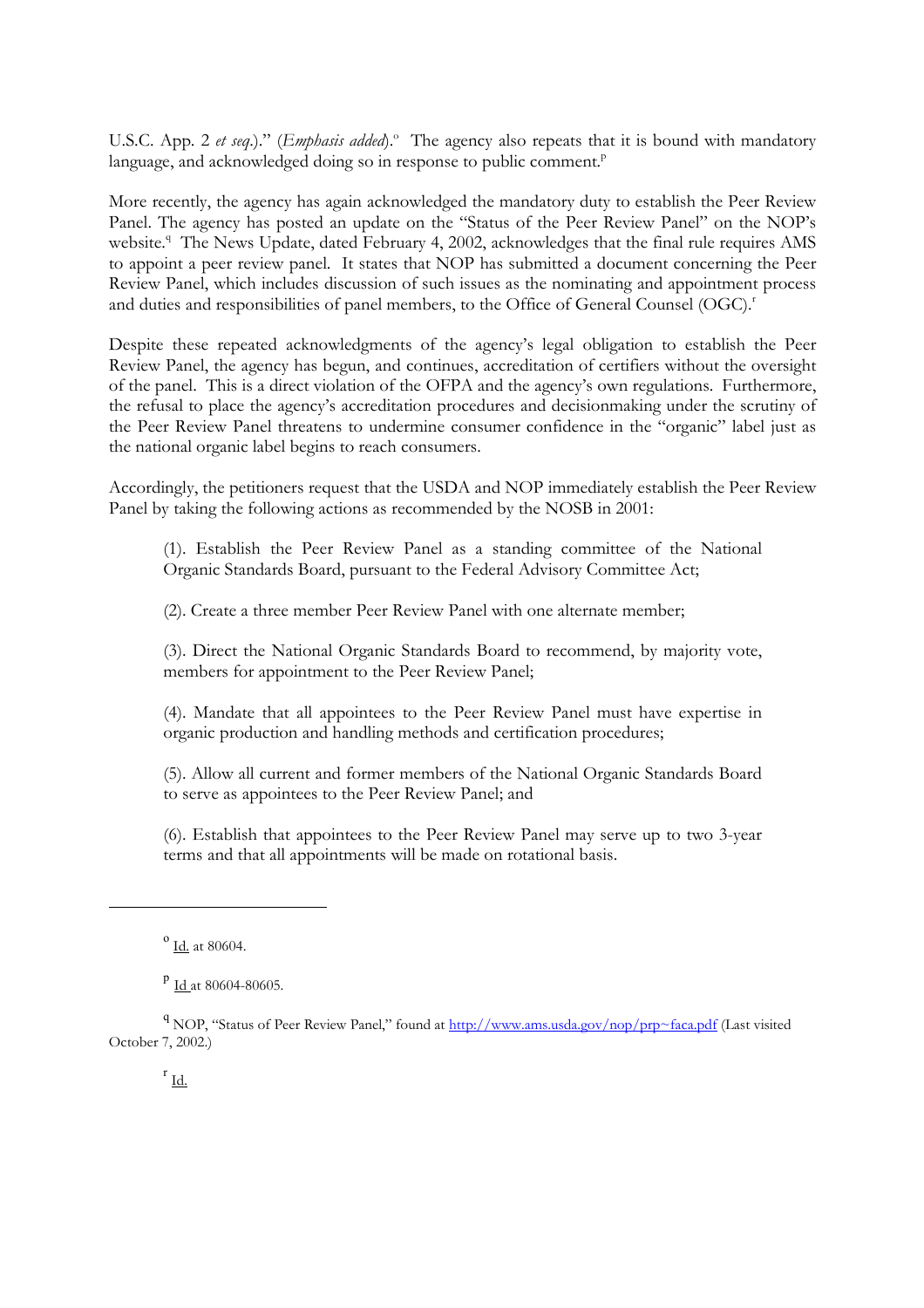Furthermore, petitioners request that the USDA provide the Peer Review Panel with terms of reference for operation as recommended by the NOSB's Accreditation Committee. See Appendix I.

#### **CONCLUSION**

As established at 5 U.S.C. § 706(1) and 7 CF.R. § 1.28, petitioners request that the agency provide an answer to this citizen petition within a reasonable time. Failure to respond within a reasonable time will be constructed as constructive denial of the requests contained here and will subject the agency to litigation.

Respectfully submitted,

Sound Mobilen &

Joseph Mendelson, III Legal Director

Center for Food Safety 660 Pennsylvania Ave., SE Suite 302 Washington, DC 20003